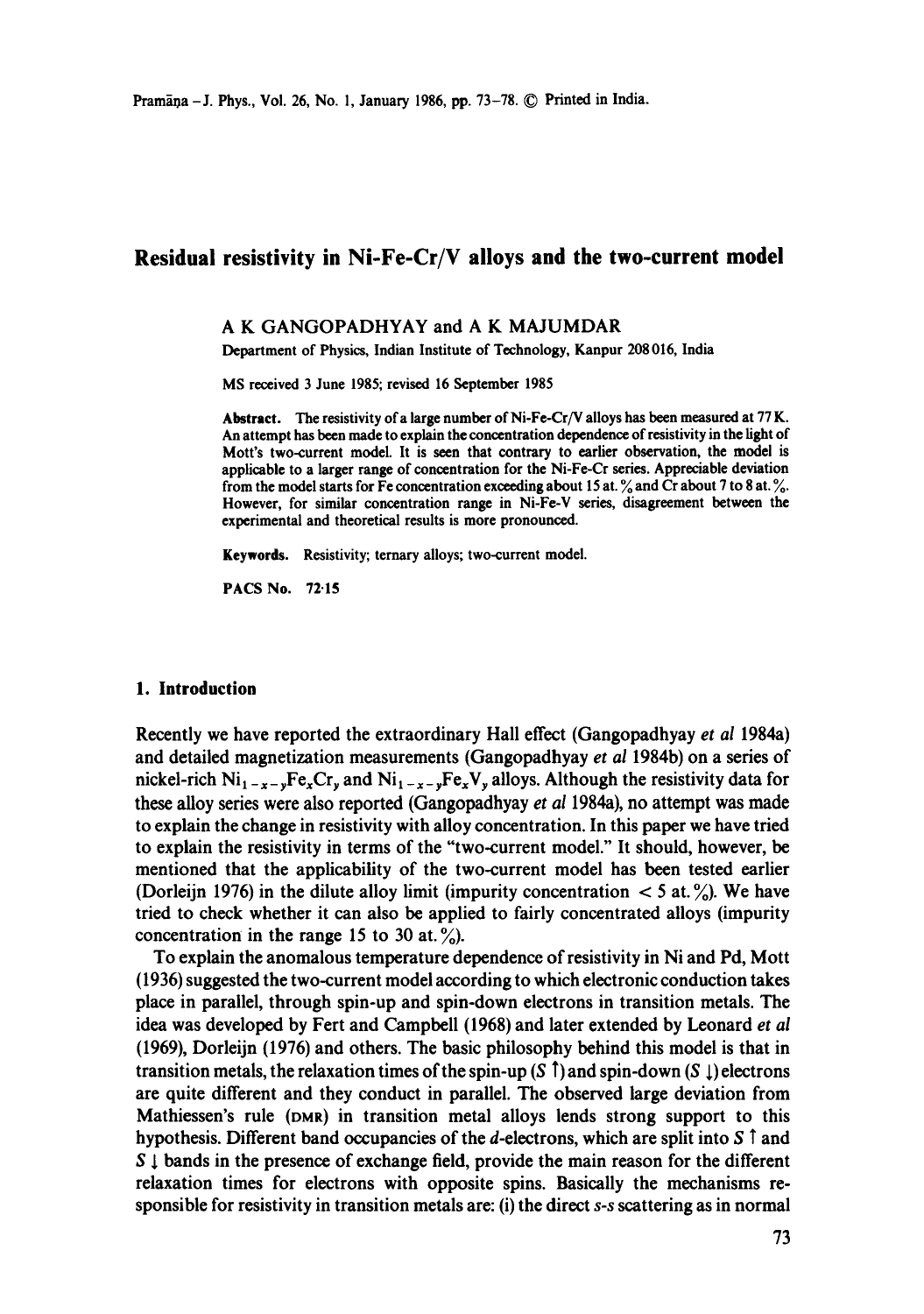metals, (ii) the indirect *s-d-s* scattering, and (iii) the *s-d* scattering. If in a particular metal like Ni, the S  $\uparrow$  band is full, the resistivity contribution of the S  $\uparrow$  electrons ( $\rho \uparrow$ ) will be considerably less than  $\rho \perp$  since the third process mentioned above cannot take place for the  $S \uparrow$  electrons.

During the last 15 years considerable data in terms of the two-current model have been published on resistivity (Dorleijn 1976 and references cited therein) of transition metals and alloys, thermoelectric power in various Ni and Co-based transition metal alloys belonging to the *3d, 4d* and 5d series (Cadeville and Roussel 1971), ferromagnetic anisotropy of resistance and extraordinary Hall effect in dilute Ni and Fe-based transition metal alloys (Dorleijn 1976; Dorleijn and Miedema 1976, 1979). Also the socalled "period effect," which is characterised by: (i) a maximum in  $\rho_1$  (Durand and Gautier 1970), (ii) sign change of the thermoelectric power (Cadeville and Roussel 1971) and (iii) a maximum in the specific increment of the electronic specific heat coefficient (Caudron *et al* 1973), finds suitable explanation in the framework of the two-current model. This "period effect" is observed when various elements, starting from the beginning of the transition metal series are added into Ni (or some other element of the series) and the changes in the various physical properties mentioned earlier, are monitored. A distinct anomaly is observed when Ni is diluted with Cr of the first transition series, Ru of the second and Os of the third series. This is attributed to the coincidence of the virtual-bound state of the impurity atom with the Fermi-level of the host element.

Using such a well-tested model to our resistivity data, we have observed that within the limitations of the model, our results agree with the model predictions for alloys in the Cr-series reasonably well. However, considerable deviations have been observed for the alloys in the vanadium series.

# **2. Experimental**

Since the details of the alloy preparation and measurement techniques were reported earlier (Gangopadhyay *et al* 1984a), we briefly discuss only the experimental procedure. The composition of the alloys was chosen mainly as a function of Cr/V concentration and in some cases as a function of increasing Fe concentration. Induction melt ingots were homogenized at 1050°C for 48 hr, quenched in water and finally annealed (900°C, 24 hr) and again quenched in water (to retain the disordered structure) after various metallurgical processes. The alloy compositions were analyzed using atomic absorption spectrometry. Resistivity was measured using the usual four-probe d.c. method.

# **3. Results and discussion**

In table 1 are presented the 77 K resistivity data for some Ni-Fe-Cr/V alloys. The error bars shown in the data (inclusive of all possible factors) mainly come from the dimension measurements of the samples of which the lowest dimension i.e. the thickness contributes the maximum. Since all the alloys considered are fairly concentrated, impurity contribution to resistivity dominates all other effects, e.g. thermal contribution etc. Hence the change in resistivity between 77 K and 4 K will be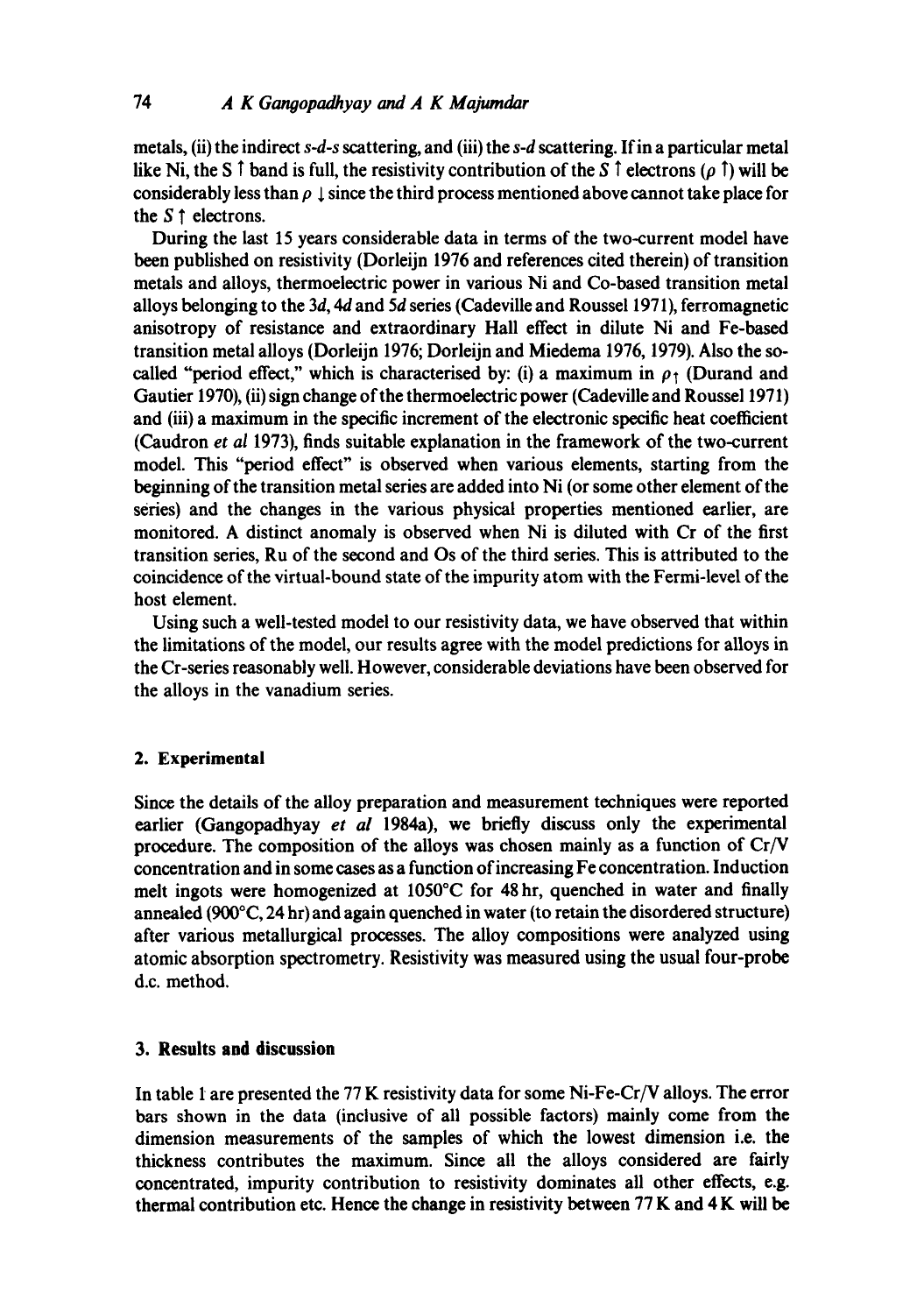| Alloy<br>type | Alloy composition<br>(at, % ) | $\rho_{\rm expt.}(\mu\Omega - m)$<br>at 77 K | $(\rho_{\text{th}})^\dagger$ resi-<br>dual ( $\mu$ Ω – m) |
|---------------|-------------------------------|----------------------------------------------|-----------------------------------------------------------|
|               | $76.8 - 21.2 - 2$             | $0.43 \pm 0.01(0.53)^*$                      | 041                                                       |
|               | $85.5 - 11 - 3.5$             | $0.52 \pm 0.015(0.58)$                       | $0-43$                                                    |
|               | $80 - 16 - 4$                 | $0.63 \pm 0.03(0.69)$                        | 0.56                                                      |
|               | $75.5 - 20.3 - 4.2$           | $0.61 \pm 0.02(0.70)$                        | $0 - 63$                                                  |
|               | $69.6 - 22.8 - 7.6$           | $0.90 \pm 0.015(0.96)$                       | 0.92                                                      |
| Ni-Fe-Cr      | $75 - 17 - 8$                 | $0.77 \pm 0.02(0.83)$                        | 0.84                                                      |
|               | $67 - 21 - 12$                | $1.04 \pm 0.03(1.10)$                        | $1-17$                                                    |
|               | $75.1 - 12.8 - 12.1$          | $0.93 + 0.02$                                | 0.98                                                      |
|               | $72.5 - 13.7 - 13.8$          | $0.99 \pm 0.02$                              | $1-10$                                                    |
|               | $68-1 - 17-4 - 14-5$          | $1.04 \pm 0.05$                              | $1-23$                                                    |
|               | $73.5 - 11.5 - 15$            | $1.03 + 0.04$                                | $1 - 10$                                                  |
|               | $78 - 6 - 16$                 | $0.84 \pm 0.04$                              | $1-00$                                                    |
|               | $70 - 12 - 18$                | $1.06 \pm 0.03(1.10)$                        | $1-27$                                                    |
|               | $72 - 8 - 20$                 | $1.07 \pm 0.03(1.11)$                        | 1.26                                                      |
| Ni-Fe-V       | $81 - 17 - 2$                 | $0.34 \pm 0.01(0.44)$                        | 0.26                                                      |
|               | $79.4 - 17 - 3.6$             | $0.49 \pm 0.15(0.60)$                        | 0.37                                                      |
|               | $85 - 11 - 4$                 | $0.54 + 0.02$                                | 0.35                                                      |
|               | $74 - 22 - 4$                 | $0.58 \pm 0.02$                              | $0-44$                                                    |
|               | $83 - 10 - 7$                 | $0.81 + 0.02(0.90)$                          | 0.49                                                      |

**Table I. Experimental values of the resistivity of some Ni-Fe-Cr/V alloys at** 77 K **and those predicted by the two-current model (equation** (3)).

**\* Numbers in parentheses represent the corresponding quantities at**  300K.

**t The uncertainty in the calculated values, originating from the determination of the actual alloy composition, is estimated to be less than** 5 %.

**rather small, at least for the concentrated alloys, as could be estimated from the change in resistivity between room temperature and 77 K. To give some idea about this**  expected change in  $\rho$ , the corresponding 300 K data for some of the representative **alloys are shown in table 1. It can be seen that at least for the concentrated alloys**   $p(77 K)$  can be considered to be very close to  $p(4 K)$ , within the error limits of our data. However, for lower concentrations,  $\rho$  (77 K) can exceed  $\rho$  (4 K) by a maximum of about 7-8%. Within this limitation,  $\rho$  (77 K) can therefore be taken as representative of the **residual resistivity**  $[\rho(4K)]$  **of the alloys. Table 1 also presents the theoretically calculated residual resistivity of the alloys according to the two-current model. The method of calculation is discussed below.** 

According to the two-current model, the total electrical resistivity  $\rho$ , is given by

$$
\rho = \frac{\rho_1 \rho_1 + \rho_{11} (\rho_1 + \rho_1)}{\rho_1 + \rho_1 + 4\rho_{11}},\tag{1}
$$

where  $\rho_{\sigma}(\sigma = \hat{\tau}, \hat{\tau})$  are the resistivities associated with each sub-band  $\sigma$ , and  $\rho_{\hat{\tau}}$  is the **term which takes care of the mixing of the two parallel currents due to spin-flip scattering (electron-magnon interaction) and is important only at fairly high temperatures. It is assumed that although Matthiessen's rule is not valid for the total resistivity,**  each sub-band resistivity follows the same. Thus in a binary alloy  $A_{100-x}B_x$ , the sub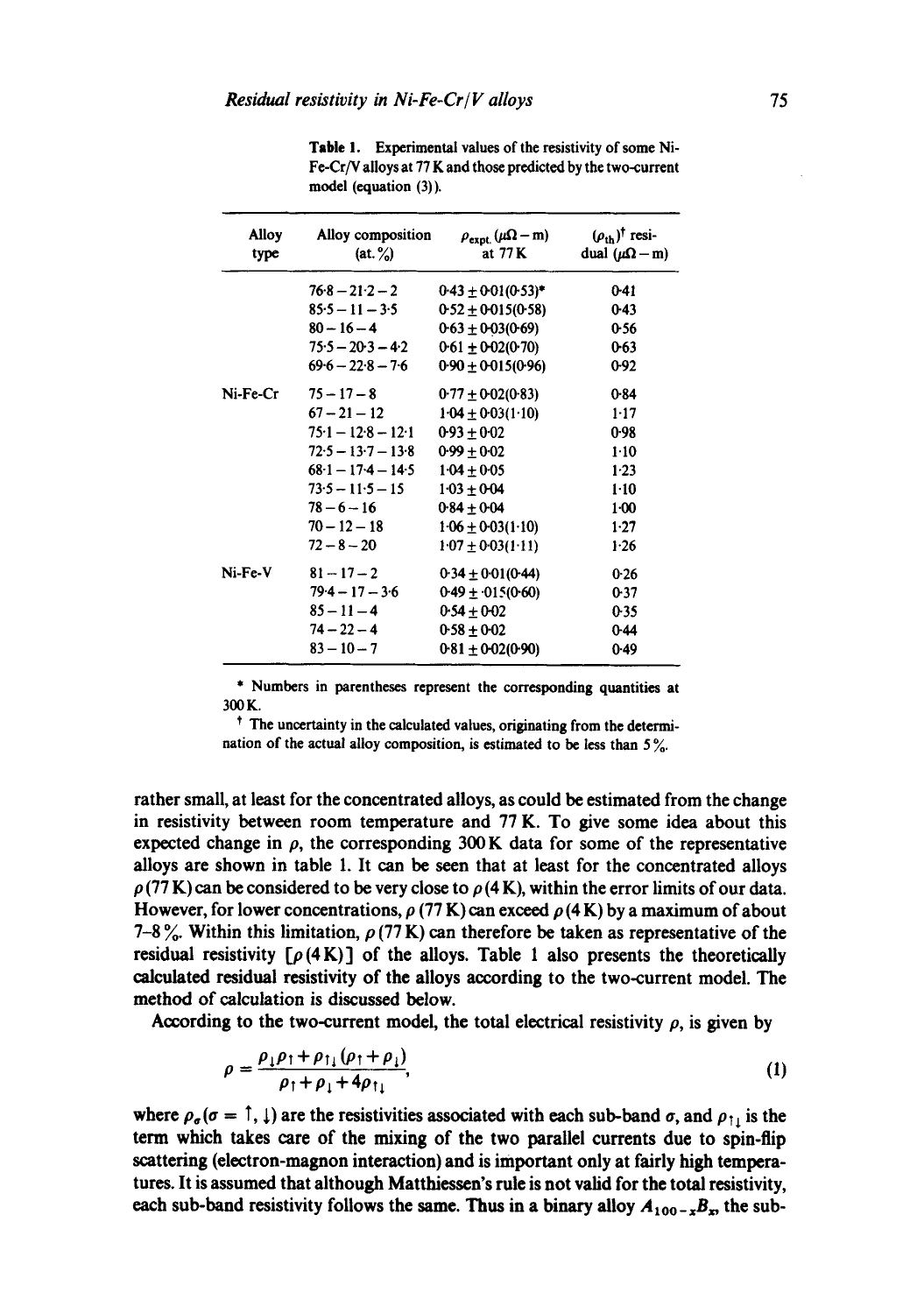band resistivities are given by

$$
\rho_{\sigma}(T) = \rho_{m\sigma}(T) + x\rho_{i\sigma},\tag{2}
$$

where the first term on the right side signifies the pure matrix resistivity and the second term, the impurity resistivity which is assumed to be temperature-independent. It should also be noted that in the linear relationship between impurity resistivity and concentration  $x$ , is the inherent implication that (2) should be valid in the dilute alloy limit where the impurity-impurity interaction is insignificant. Experimental results (Dorleijn 1976) show that (2) is valid up to about 5 at. % of total impurity content in most of the Ni- and Fe-based alloys.

Now in the dilute alloy limit and at low temperatures, the pure matrix resistivity term  $(\rho_{\text{mod}})$  and the spin-mixing term  $(\rho_{1})$  are insignificant compared to the impurity resistivity (Loegel and Gautier 1971). Under this condition, combining (1) and (2), the expression for the residual resistivity is given by

$$
\rho_0 = \frac{x \rho_{i1} \rho_{i1}}{\rho_{i1} + \rho_{i1}}.
$$
\n(3)

In case of a ternary alloy  $A_{100-x-y}B_xC_y$ , in the low temperature limit,  $\rho_{\sigma}$  is given by

$$
\rho_{i\sigma} = x\rho_{B\sigma} + y\rho_{C\sigma}.\tag{4}
$$

Therefore, if  $\rho_{B\sigma}$ ,  $\rho_{C\sigma}$  are known, the residual resistivities can be easily calculated. Studying hundreds of binary and ternary alloys based on Ni and Fe, Dorleijn (1976) tabulated the values of  $\rho_{\sigma}$  for different transition metal impurities. Using the values of  $\rho_{\sigma}$  for Fe, Cr, V etc in Ni, one could estimate the residual resistivities and compare with our experimental values. But one should not expect very good agreement with (3) simply because our alloys are fairly concentrated and due to impurity-impurity interactions, the linear relationship between impurity resistivity and concentration (4) cannot be expected to hold good. According to Dorleijn (1976)  $\rho_{\text{Fe}1} = 0.41$ ,  $\rho_{\text{Fe}1}$  $= 4.9 \mu \Omega$ -cm;  $\rho_{Cr1} = 28$  and  $\rho_{Cr1} = 6.2 \mu \Omega$ -cm,  $\rho_{V1} = 14$  and  $\rho_{V1} = 6.5 \mu \Omega$ -cm respectively. Using these values in (3) and (4), resistivity of our alloys was calculated and presented in table 1. One should note that because of the experimental error involved in determining the actual composition of the sample, the calculated values are reliable within  $\pm 5\%$  (Gangopadhyay *et al* 1984a).

Resistivity for Ni-Fe-Cr alloys is presented in two different groups in table 1. The first group consists of those alloys having less than about 8 at.  $\%$  of Cr and the rest greater than that. It can be seen that for the first group of alloys, if  $\rho$  (77 K) is normalized to  $\rho$ (4K) using the observed change between 300K and 77K, the theoretical and experimental values are well in agreement if *the error bars of the experimentally measured quantities and the inherent limitations of the "two-current model" are kept in mind. The* theoretical values are either in agreement (within error limits) or slightly higher than the experimental ones, except for the alloy  $(85-11-3.5)$ . But for the second group of alloys the agreement is poorer and deviations are greater for the alloys richer in Cr with theoretical values exceeding (by a maximum of about  $20\%$  or so) the experimental ones. In the context of the foregoing discussions, reasonable agreement with the model even for the first group of alloys is also surprising since the model is supposed to work for total impurity concentrations not exceeding 5 at.  $\%$ . We attribute the extended range of agreement to the following reasons:

(i) Theoretical calculations (Akai 1977) based on the coherent potential approxima-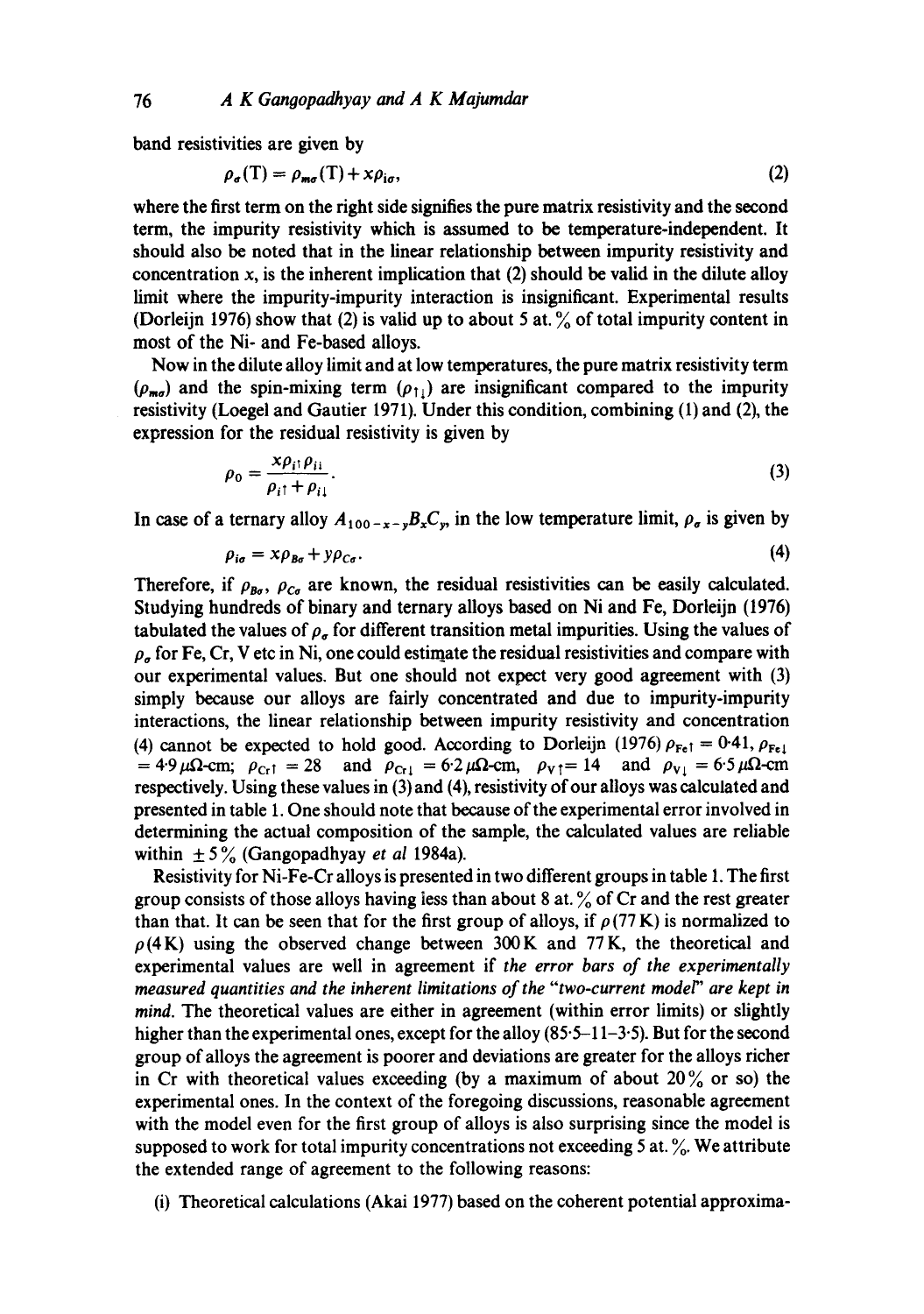tion for Ni-Fe and Ni-Cr alloys show that in Ni-Fe alloys,  $\rho_{\text{Fe}1}$  is approximately linear even up to about 15 at. % of Fe, after which it starts bending and ultimately decreases after passing through a maximum around 30 at.  $\frac{6}{10}$  of Fe. But  $\rho_{\text{Fe}}$  remains very small until about 60 at.  $\%$  of Fe. Hence deviation from (4) should not be much even up to 15 at.  $\%$  of Fe as we have observed.

(ii) Since the contribution of Cr atoms to the total resistivity is much larger than that of Fe atoms ( $\rho_{Cr} \gg \rho_{Fe}$  and  $\rho_{Cr} \sim \rho_{Fe}$ ), in ternary Ni-Fe-Cr alloys the effect of small non-linearity in  $\rho_{Fe}$  should not very much influence the total resistivity. Hence, even for alloys with high Fe but low Cr contents, disagreement between theoretical and experimental values should not be appreciable and is consistent with our observations in table 1.

But in the case of alloys with high Cr content ( $> 7$  to 8 at. %), theoretical values are always larger than the experimental ones. The reason is that theoretical (Akai 1977) as well as experimental results (Dorleijn 1976) have pointed out that in binary Ni-Cr alloys, resistivity increases linearly with concentration only up to about 5 to 6 at. % of Cr and then the rate of increase slows down. So if one calculates  $\rho$  for the concentrated alloys, using the values of  $\rho_{\text{Cr1}}$  and  $\rho_{\text{Cr1}}$  in the linear range (C < 5 at. %), it is quite obvious that the calculated values will be larger than the actual ones. Since the resistivity is dominated by Cr contribution, the disagreement between theoretical and experimental values will be greater for the alloys richer in Cr-content. This is consistent with our observation.

However, the same type of calculations, when extended to Ni-Fe-V alloys, hardly met with any success. Even for the alloys with low V content, the disagreements were enormously large, as can be seen from table 1. Since for the alloys with higher V-content, the disagreements were even larger, they are not included in the table. One interesting observation from table 1 is that the calculated values are always much smaller than the observed ones. As discussed earlier, if deviation from linearity of the  $\rho$ vs concentration curves [i.e. violation of (4) ] would have been the reason, one should have expected the calculated values to be larger than the observed ones. Again as  $\rho_{\rm vt}$  $\epsilon > \rho_{\text{Cr}^{\dagger}}$  and  $\rho_{\text{V}1} \sim \rho_{\text{Cr}^{\dagger}}$ , one should expect that the ternary Ni-Fe-V alloys should have lower resistivities compared to the same compositions for the corresponding Ni-Fe-Cr alloys. But surprisingly, we observe from our experimental result that  $\rho$  for the alloys in both the series with similar compositions, has comparable magnitudes.

## **4. Conclusion**

From the present analysis we conclude that: (i) the two-current model can fairly well explain the residual resistivity of Ni-Fe-Cr system even for an extended range of impurity concentration. Appreciable deviation from the model starts for Cr concentration exceeding about 7 at.  $\%$ , whereas for Fe even at about 20 at.  $\%$ , disagreement is not large. However, for Ni-Fe-V system the model fails to explain the resistivity behaviour in the range of concentration studied by us.

It is quite possible that since V is one step away from Ni in the periodic table than Cr, chances of a separate band/sub-band formation, distinct in energy scale from the bands of the host metal (termed as "split bands", the details of which can be found in Gangopadhyay *et al* 1984a), is more in the case of vanadium alloys than the corresponding Cr ones. In such an event the applicability of the two-current model